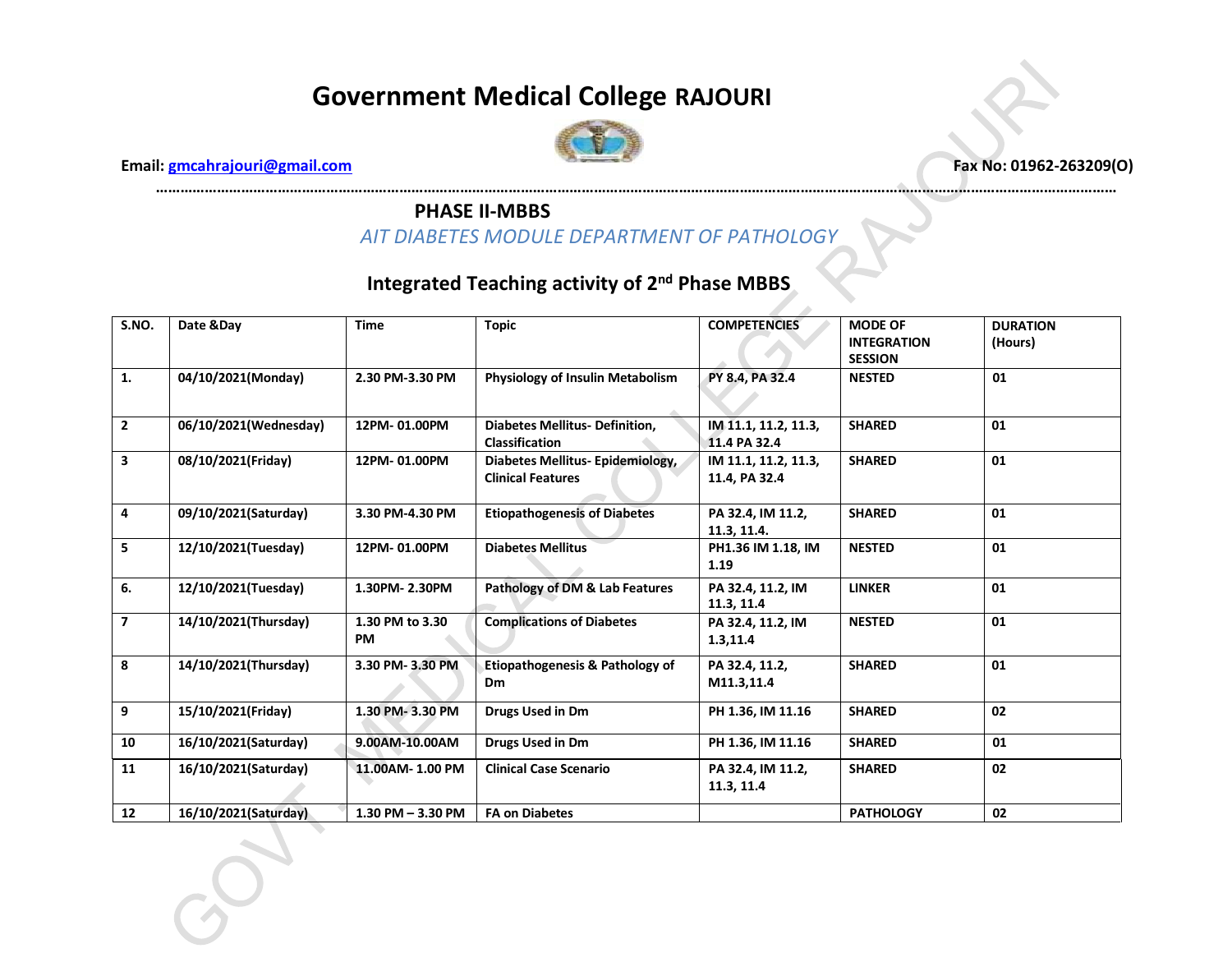

 **Email: [gmcahrajouri@gmail.com](mailto:gmcahrajouri@gmail.com) Fax No: 01962-263209(O)**

#### **PHASE II-MBBS AIT LIVER MODULE IN CONTINUATION OF LIVER MODULE OF PHASE 1**

**…………………………………………………………………………………………………………………………………………………………………………………………………………………**

#### **DEPARTMENT OF PATHOLOGY**

#### Integrated Teaching activity of 2<sup>nd</sup> Phase MBBS

| S.NO.          | Date &Day             | <b>Time</b>      | <b>Topic</b>                               | <b>COMPETENCIES</b>                      | <b>MODE OF</b><br><b>INTEGRATION</b><br><b>SESSION</b> | <b>DURATION</b><br>(Hours) |
|----------------|-----------------------|------------------|--------------------------------------------|------------------------------------------|--------------------------------------------------------|----------------------------|
| 1.             | 13/08/2021(Friday)    | 12PM-1PM         | <b>Bilirubin metabolism</b>                | PA 25.1, PY 2.5                          |                                                        | 01                         |
| 2.             | 14/08/2021(Saturday)  | 09.00AM -12 PM   | <b>Liver function test</b>                 | PA 25.6, IM 5.14, PE<br>26.4             | <b>LINKER</b>                                          | 03                         |
| 3.             | 16/08/2021(Monday)    | 3:30 PM-4:30 PM  | Specimen of Hepatobiliary<br>System        | PA 25.4, IM 5.5, IM 5.6                  | <b>LINKER</b>                                          | 01                         |
| 4              | 21/08/2021(Saturday)  | 12PM-1PM         | <b>Liver Diseases in Pregnancy</b>         | PA 25.1, OG 12.6                         | <b>NESTED</b>                                          | 01                         |
| 5.             | 17/08/2021(Tuesday)   | 3:30 PM-03:30 PM | <b>Specimen of Hepatobiliary</b><br>System | PA 25.4, IM 5.5, IM 5.6                  | <b>LINKER</b>                                          | 01                         |
| 6              | 21/08/2021(Saturday)  | 11AM-12PM        | <b>Hyperbilirubinemias</b>                 | PY 2.5, IM 5.1, PA 25.1                  | <b>NESTED</b>                                          | 01                         |
| $\overline{7}$ | 18/08/2021(Wednesday) | 3:30 PM-03:30 PM | <b>Specimen of Hepatobiliary</b><br>System | PA 25.4, IM 5.5, IM 5.6                  | <b>LINKER</b>                                          | 01                         |
| 8              | 16/08/2021(Monday)    | 2.30PM-3.30PM    | <b>Hepatic Failure</b>                     | PA 25.2, PE 26.2, IM<br>5.2, 5.3         | <b>SHARED</b>                                          | 01                         |
| 9              | 17/08/2021(Tuesday)   | 1:30 PM-2:30 PM  | <b>Viral Hepatitis</b>                     | PA 25.3, IM 5.4, PE<br>26.1, IM 3.7, 3.8 | <b>SHARED</b>                                          | 01                         |
| 10             | 18/08/2021(Wednesday) | 12PM-1PM         | <b>Alcoholic Liver Disease</b>             | PA 25.4, 25.5, IM 5.5<br>,5.6, PE 26.3   | <b>SHARED</b>                                          | 01                         |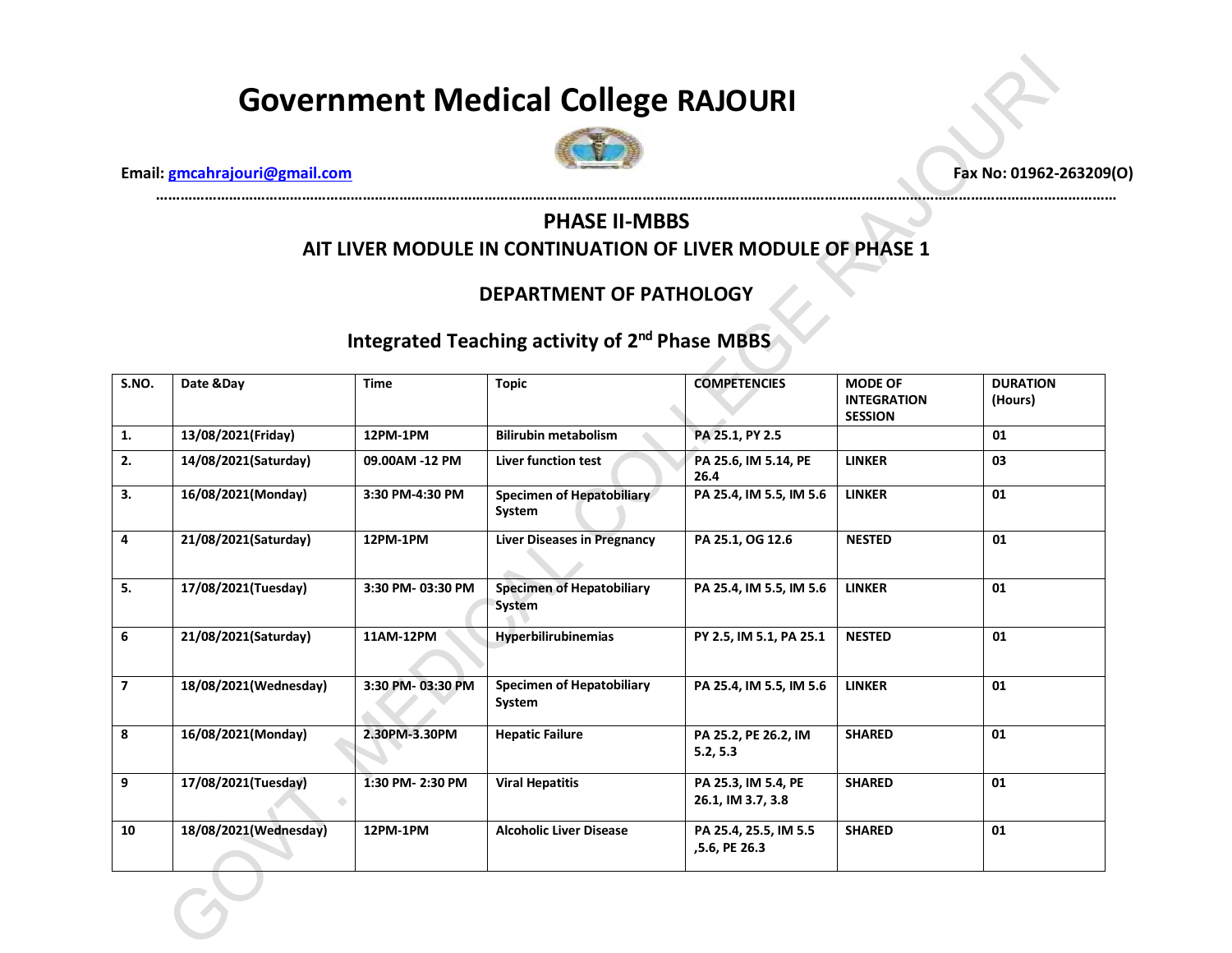| 11 | 19/08/2021(Thursday)   | 3:30 PM-4:30 PM       | <b>Portal Hypertension</b>                                                           | PA 25.5, PE 26.4                        | <b>NESTED</b> | 01 |
|----|------------------------|-----------------------|--------------------------------------------------------------------------------------|-----------------------------------------|---------------|----|
| 12 | 19/08/2021(Thursday)   | 2.30PM-3.30PM         | <b>Liver Function Tests</b>                                                          | PA 25.6, IM 5.14, PE<br>26.4            | <b>LINKER</b> | 01 |
| 13 | 20/08/2021(Friday)     | 12 PM - 1 PM          | <b>Case Based Studies</b>                                                            | MI 3.8, PA 25.1, 25.3,<br>25.6          | <b>LINKER</b> | 01 |
| 14 | 23/08/2021(Monday)     | 3:30 PM-4:30 PM       | <b>Interpret LFTs and Viral</b><br>PA 25.6, IM 5.12, IM<br>Serology<br>5.14, PE 26.9 |                                         | <b>LINKER</b> | 01 |
| 15 | 24/08/2021(Tuesday)    | 1.30PM-2.30 AM        | <b>Cirrhosis</b><br>PA 25.4, 25.5, IM 5.5,<br>5.6                                    |                                         | <b>SHARED</b> | 01 |
| 16 | 24/08/2021 (Tuesday)   | 3;30 PM - 4:30 PM     | <b>Interpret LFTs and Viral</b><br>Serology                                          | PA 25.6, IM 5.12, IM<br>5.14, PE 26.9   | <b>LINKER</b> | 01 |
| 17 | 25/08/2021 (Wednesday) | 2.30PM-3.30PM         | <b>Diagnosis of Viral hepatitis</b><br>MI 3.8 PA 25.3<br>with Viral markers.         |                                         | <b>LINKER</b> | 01 |
| 18 | 28/08/2021 (Saturday)  | 12PM-1PM              | <b>Management of Liver Diseases</b><br>in Pregnancy                                  | PA 25.1, 25.6, OG 12.6<br><b>NESTED</b> |               | 01 |
| 19 | 25/08/2021 (Wednesday) | 3:30 PM-4:30 PM       | <b>Interpret LFTs and Viral</b><br>Serology                                          | PA 25.6, IM 5.12, IM<br>5.14, PE 26.9   | <b>LINKER</b> | 01 |
| 20 | 26/08/2021 (Thursday)  | $2.30$ PM $- 3.30$ PM | <b>Portal Hypertension</b>                                                           | PA 25.5, PE 26.4                        | <b>SHARED</b> | 01 |
| 21 | 28/08/2021 (Saturday)  | 1.30 PM - 2.30 PM     | <b>FA and Feedback on Liver</b><br><b>Module</b>                                     |                                         |               | 02 |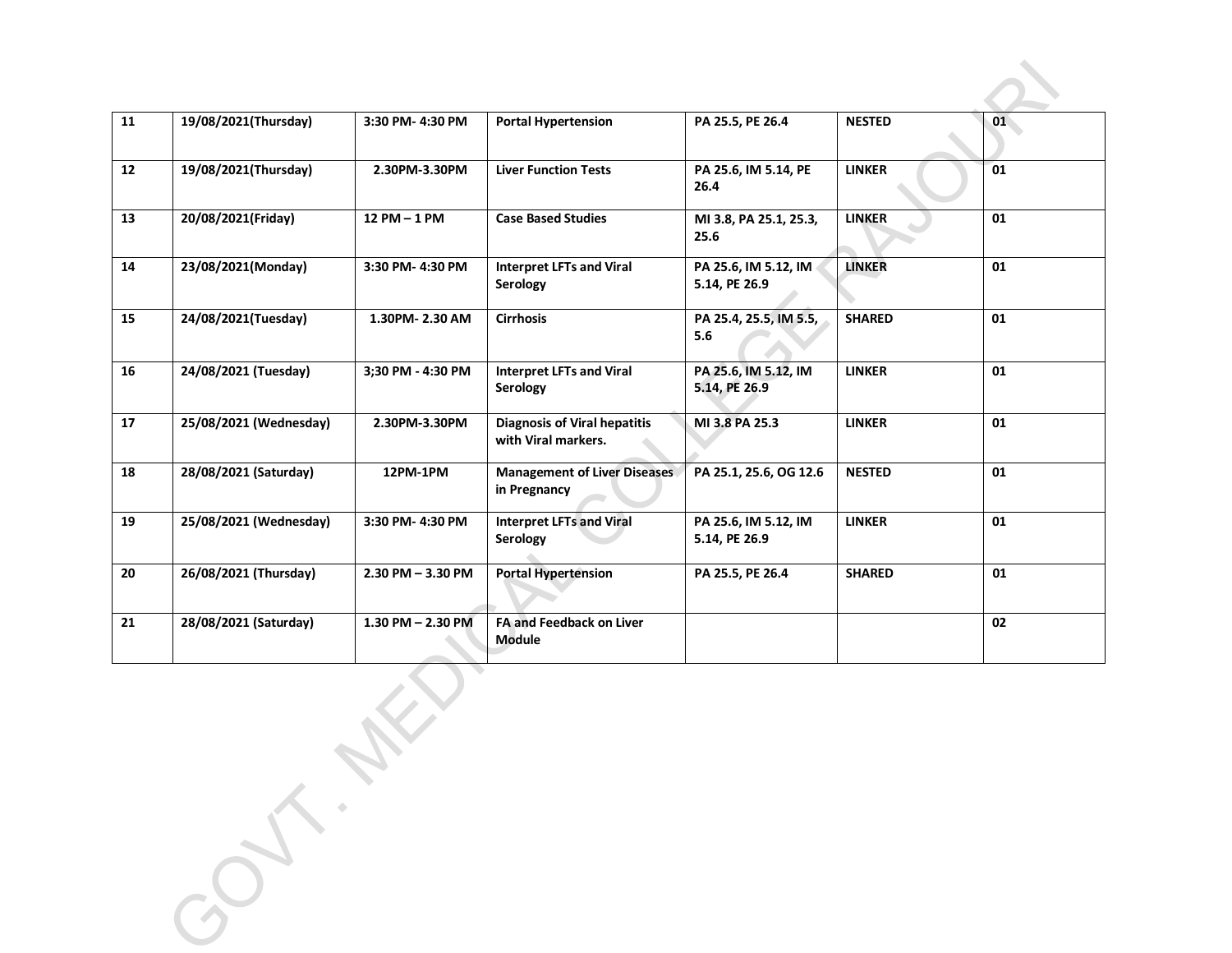

**…………………………………………………………………………………………………………………………………………………………………………………………………………………**

 **Email: gmcahrajouri@gmail.com Fax No: 01962-263209(O)** 

#### **DEPARTMENT OF PATHOLOGY**

| S.NO           | Date &Day             | <b>Time</b>           | <b>Topic</b>                                                          | <b>COMPETENCIES</b>               | <b>MODE OF</b><br><b>INTEGRATION</b><br><b>SESSION</b> | <b>DURATION</b><br>(Hours) |
|----------------|-----------------------|-----------------------|-----------------------------------------------------------------------|-----------------------------------|--------------------------------------------------------|----------------------------|
| 1.             | 14/05/2021(Friday)    | 12PM-01 PM            | Iron Metabolism & Hemoglobin Synthesis                                | PA 14.1, BI<br>5.2,6.11,6.12      | <b>NESTED</b>                                          | 01                         |
| 2.             | 17/05/2021(Monday)    | 3.30-4.30PM           | Perform & Interpret Hb estimation                                     | PA 13.4, IM9.10                   | Linker                                                 | 01                         |
| 3.             | 18/05/2021(Tuesday)   | 3.30-4.30PM           | Perform & Interpret Hb estimation                                     | PA 13.4, IM9.10                   | Linker                                                 | 01                         |
| 4.             | 19/05/2021(Wednesday) | 3.30-4.30PM           | Perform & Interpret Hb estimation                                     | PA 13.4, IM9.10                   | Linker                                                 | 01                         |
| 5              | 20/05/2021(Thursday)  | 12PM-1PM              | Hematopoiesis                                                         | PY 2.4, PY 2.6, 2.7 PA<br>13.1,   | <b>NESTED</b>                                          | 01                         |
| 6              | 20/05/2021(Thursday)  | 1.30 PM-3.30 PM       | <b>Define and Classify Anemia</b>                                     | IM 9.1, IM 9.2,9.3 PA<br>13.3     | <b>SHARED</b>                                          | 02                         |
| $\overline{ }$ | 20/05/2021(Thursday)  | 3.30 PM-4.30 PM       | Anemia Interpretation of BM                                           | PA 13.3,17.2, IM 9.12,<br>9.13    | <b>SHARED</b>                                          | 01                         |
| 8              | 21/05/2021(Friday)    | 12 PM-1 PM            | <b>Lab Diagnosis of Anemia</b>                                        | PA 13.4, IM 9.9, 9.10,<br>9.13    | <b>SHARED</b>                                          | 01                         |
| 9              | 21/05/2021(Friday)    | 1.30 PM to 3.30<br>PM | <b>Clinical Features of Anemia &amp; Case based</b><br><b>Studies</b> | PA 13.3, IM 9.3, 9.4,<br>9.5, 9.6 | <b>LINKER</b>                                          | 02                         |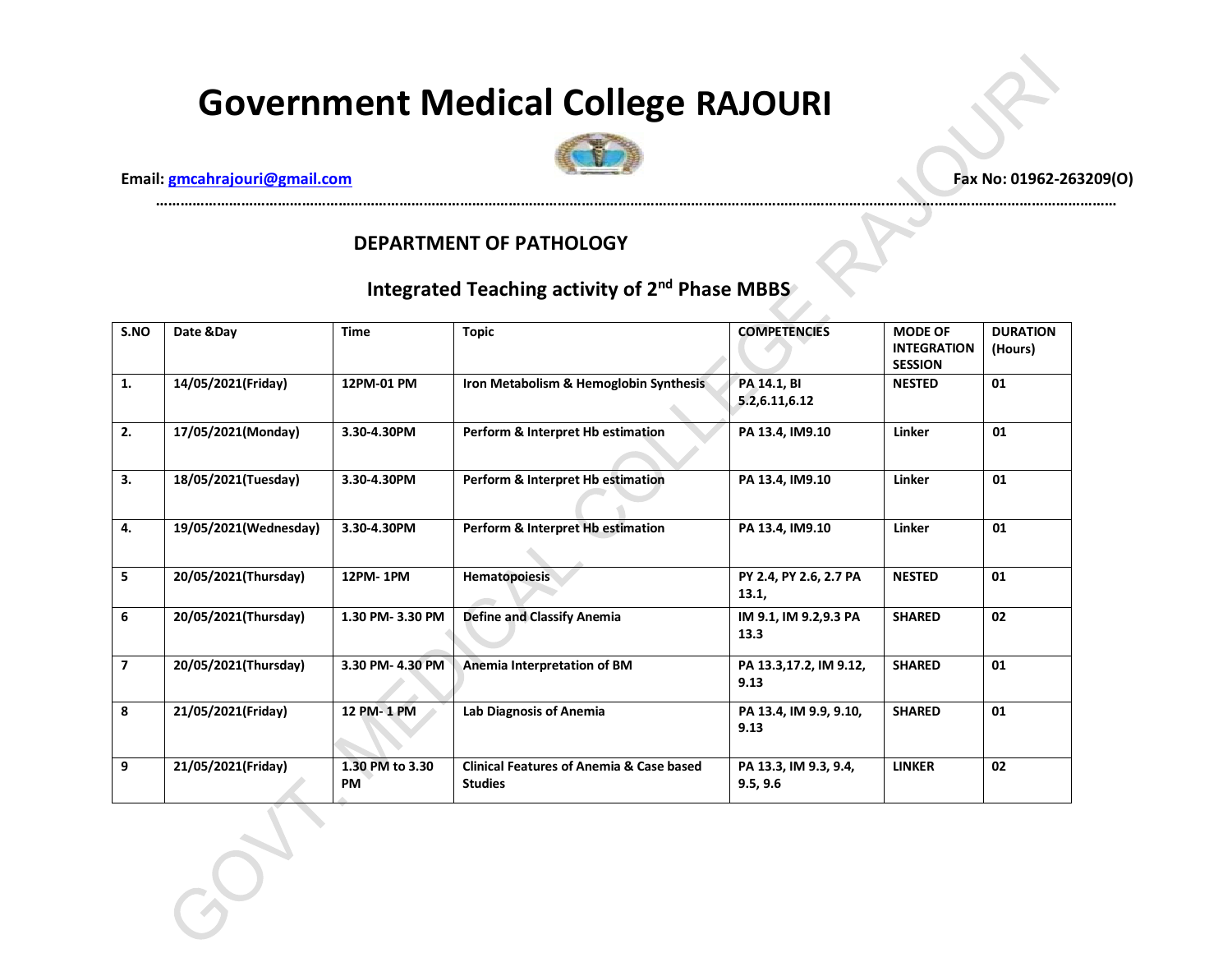| 10  | 22/05/2021(Saturday)  | 9 AM-10 AM                      | <b>Drugs Used in Anemia</b>                                             | PH 1.35, IM 9.13                               | <b>SHARED</b> | 01 |
|-----|-----------------------|---------------------------------|-------------------------------------------------------------------------|------------------------------------------------|---------------|----|
| 11  | 22/05/2021(Saturday)  | 10 AM-1 PM                      | <b>Identify &amp; Interpret PBF in Anemia</b>                           | PA 13.5, PA 14.3, PA<br>15.3, PA 16.5, IM 9.11 | <b>LINKER</b> | 03 |
| 12  | 24/05/2021(Saturday)  | $3.30$ PM $- 4.30$<br>PM        | PBF of Microcytic, Hypochromic and<br>Dimorphic Anemia                  | PA 14.3, IM 9.7, 9.11                          | <b>LINKER</b> | 01 |
| 13. | 25/05/2021(Tuesday)   | $3.30$ PM $- 4.30$<br>PM        | PBF of Microcytic, Hypochromic and<br>Dimorphic Anemia                  | PA 14.3, IM 9.7, 9.11                          | <b>LINKER</b> | 01 |
| 14  | 26/05/2021(Wednesday) | $3.30$ PM $- 4.30$<br><b>PM</b> | PBF of Microcytic, Hypochromic and<br>Dimorphic Anemia                  | PA 14.3, IM 9.7,9.11                           | <b>LINKER</b> | 01 |
| 15  | 27/05/2021(Thursday)  | 2.30PM -3.30 PM                 | <b>Macrocytic Anemia</b>                                                | PA 15.1, 15.2, IM 9.2,<br>9.10                 | <b>SHARED</b> | 01 |
| 16  | 26/05/2021(Wednesday) | 12PM-1PM                        | <b>Hemolytic Anemia</b>                                                 | PA 16.1, IM 9.1,                               | <b>SHARED</b> | 01 |
| 17  | 28/05/2021(Friday)    | 12PM-1PM                        | Megaloblastic and non-megaloblastic<br><b>Macrocytic Anemia</b>         | PA 15.4, IM 9.2, 9.1                           | <b>SHARED</b> | 01 |
| 18  | 27/05/2021(Thursday)  | 12PM-1PM                        | <b>Hemolytic Anemia</b>                                                 | PA 16.1, IM 9.1, 9.13                          | <b>SHARED</b> | 01 |
| 19  | 07/06/2021(Monday)    | $3.30$ PM $- 4.30$<br><b>PM</b> | PBF findings in Hemolytic anemia &<br>Reticulocyte count                | PA 16.6, IM 9.1, 9.2,<br>9.11                  | <b>LINKER</b> | 01 |
| 20  | 08/06/2021 (Tuesday)  | 9.00AM-10.00<br>AM              | Hematologic indices and clinical features of<br><b>Hemolytic Anemia</b> | PA 16.2, IM 9.1, 9.2, 9.6                      | <b>SHARED</b> | 01 |
| 21  | 08/06/2021(Tuesday)   | $3.30$ PM $- 4.30$<br>PM        | PBF findings in Hemolytic anemia &<br>Reticulocyte count                | PA 16.6, IM 9.1, 9.2,<br>9.11                  | <b>LINKER</b> | 01 |
| 22  | 09/06/2021(Wednesday) | $3.30$ PM $- 4.30$<br>PM        | PBF findings in Hemolytic anemia &<br><b>Reticulocyte count</b>         | PA 16.6, IM 9.1, 9.2,<br>9.11                  | <b>LINKER</b> | 01 |
| 23  | 10/06/2021 (Thursday) | 12PM-1PM                        | <b>Drugs used in Hemolytic Disorders</b>                                | PH 1.35, IM 9.15                               | <b>SHARED</b> | 01 |
| 24  | 10/06/2021 (Thursday) | 2.30PM -3.30 PM                 | Sickle Cell Anemia                                                      | PA 16.3, IM 9.1, 9.1, BI<br>5.2                | <b>SHARED</b> | 01 |
| 25  | 11/06/2021 (Friday)   | <b>12PM-1PM</b>                 | <b>FA on Anemia Module</b>                                              |                                                |               | 02 |
|     |                       |                                 |                                                                         |                                                |               |    |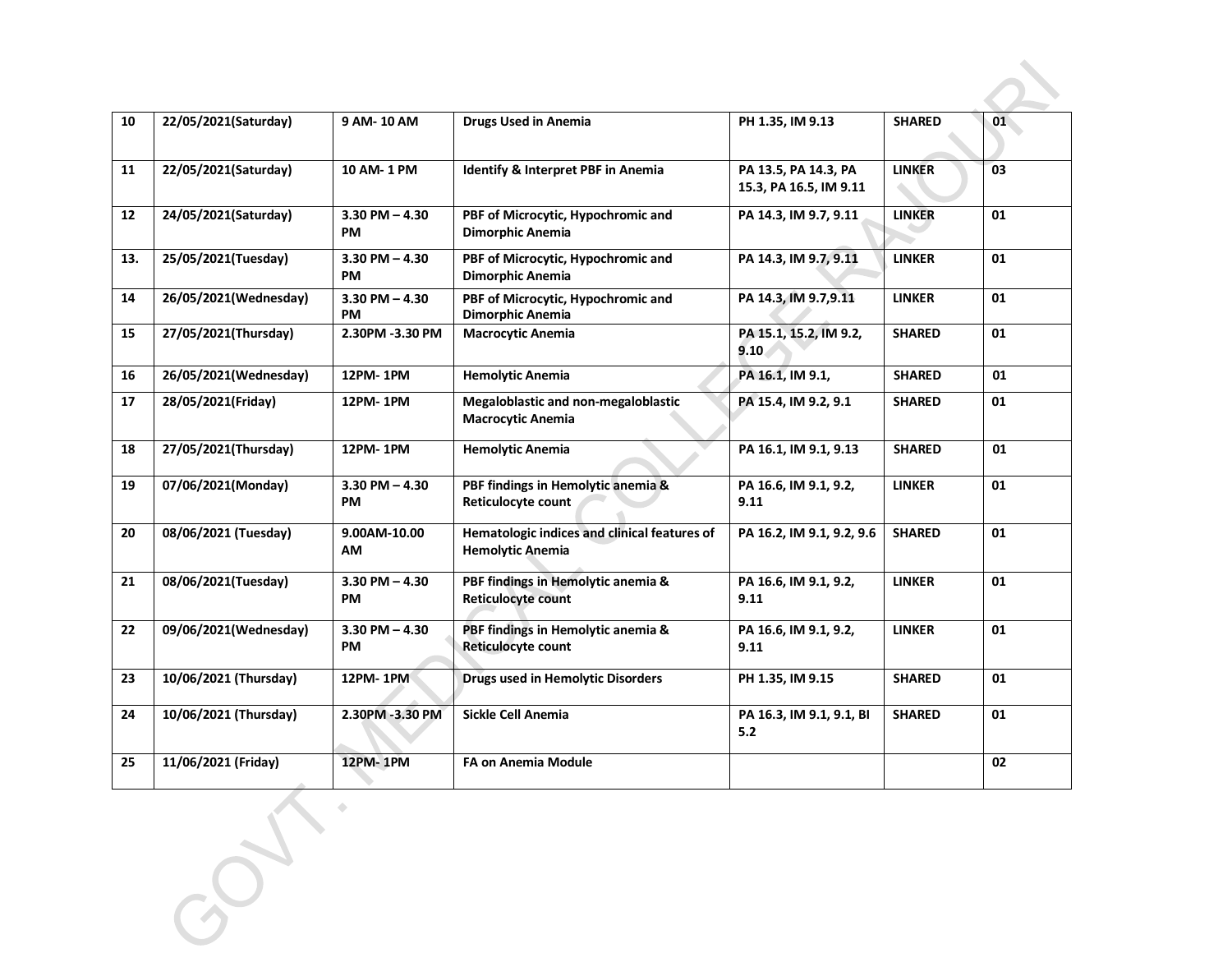

**…………………………………………………………………………………………………………………………………………………………………………………………………………………**

 **Email: [gmcahrajouri@gmail.com](mailto:gmcahrajouri@gmail.com) Fax No: 01962-263209(O)**

#### **PHASE II-MBBS AIT THYROID MODULE IN CONTINUATION OF THYROID MODULE OF PHASE 1**

#### **DEPARTMENT OF PATHOLOGY**

| S.NO.          | Date &Day             | <b>Time</b>                | <b>Topic</b>                                                             | <b>COMPETENCIES</b>       | <b>MODE OF</b><br><b>INTEGRATION</b><br><b>SESSION</b> | <b>DURATION(Hours)</b> |
|----------------|-----------------------|----------------------------|--------------------------------------------------------------------------|---------------------------|--------------------------------------------------------|------------------------|
| $\mathbf{1}$   | 19/10/2021(Tuesday)   | 12PM-1PM                   | <b>Drugs of Thyroid Disorders</b>                                        | PH 1.36                   | <b>NESTED</b>                                          | 01                     |
| $\mathbf{2}$   | 20/10/2021(Wednesday) | 12PM-1PM                   | <b>Drugs of Thyroid Disorders</b>                                        | PH 1.36                   | <b>NESTED</b>                                          | 01                     |
| 3              | 21/10/2021(Thursday)  | 12PM-1PM                   | <b>Etiopathogenesis of Thyroid</b><br><b>Swellings</b>                   | SU 22.2, 32.1 BI<br>6.15  | <b>LINKER</b>                                          | 01                     |
| 4              | 21/10/2021(Thursday)  | 02:30 PM-<br>03:30 PM      | <b>Thyroid Axis &amp; Principles of</b><br><b>Thyroid Function Tests</b> | BI 6.13, 6.14,<br>IM 12.3 | <b>LINKER</b>                                          | 01                     |
| 5              | 22/10/2021(Friday)    | <b>12PM-1PM</b>            | Epidemiology & Pathogenesis of<br>Hypothyroidism                         | PA 32.2, IM<br>12.1       | <b>NESTED</b>                                          | 01                     |
| 6              | 22/10/2021(Friday)    | 01:30 PM-<br>02:30 PM      | <b>Epidemiology &amp; Pathogenesis of</b><br>Hyperthyroidism             | PA 32.3, IM<br>12.1       | <b>NESTED</b>                                          | 01                     |
| $\overline{7}$ | 23/10/2021(Saturday)  | 02;30 AM<br>TO 04:30<br>AM | <b>Case Based Studies &amp; FA</b>                                       |                           | <b>LINKER</b>                                          | 02                     |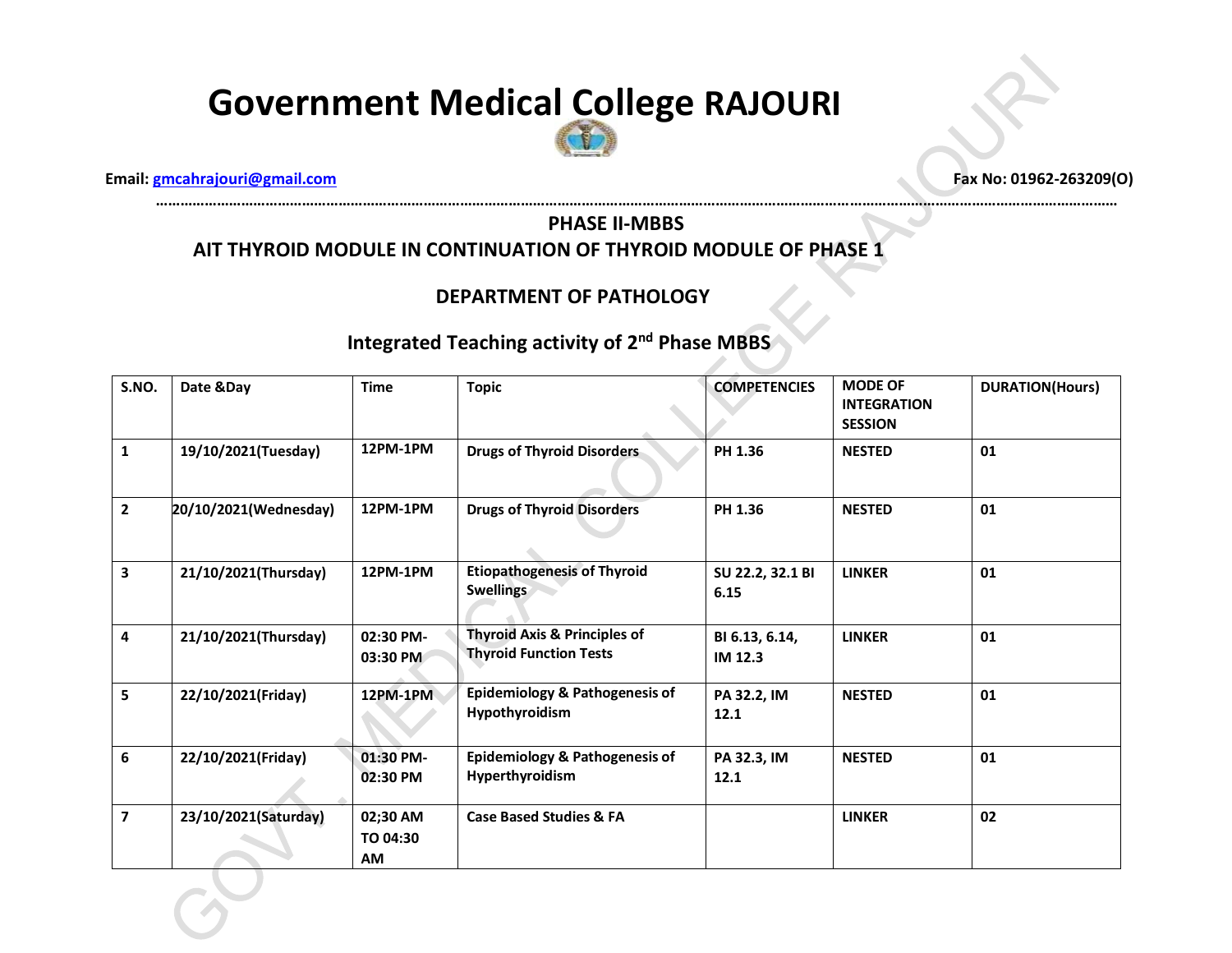

**…………………………………………………………………………………………………………………………………………………………………………………………………………………**

 **Email: [gmcahrajouri@gmail.com](mailto:gmcahrajouri@gmail.com) Fax No: 01962-263209(O)**

### **PHASE II-MBBS AIT HYPERTENSION (CVS MODULE) DEPARTMENT OF PHARMACOLOGY** Integrated Teaching activity of 2<sup>nd</sup> Phase MBBS

| S.NO.          | Day & Date           | <b>Time</b>              | <b>Topic</b>                                                                   | <b>COMPETENCIES</b>          | <b>MODE OF</b><br><b>INTEGRATION</b><br><b>SESSION</b> | <b>DURATION</b><br>(Hours) |
|----------------|----------------------|--------------------------|--------------------------------------------------------------------------------|------------------------------|--------------------------------------------------------|----------------------------|
| $\mathbf{1}$   | 22/07/2021(Thursday) | 12PM-1PM                 | <b>REGULATION OF BLOOD PRESSURE (IL)</b>                                       | PY 5.9, PH 1.27              | <b>NESTED</b>                                          | 01                         |
| $\overline{2}$ | 22/07/2021(Thursday) | 2.30 PM 3.30PM           | PATHOPHYSIOLOGY OF HYPERTENSION<br>AND CLASSIFICATION (IL)                     | IM 8.2, IM 8.4,<br>PH 1.27   | <b>NESTED</b>                                          | 01                         |
| $\mathbf{3}$   | 22/07/2021(Thursday) | 3.30 PM-4.30 PM          | <b>MEASUREMENT OF BLOOD PRESSURE</b><br>(PRACTICAL SKILL) (SGT)                | PY 5.12, PH 1.27             | <b>NESTED</b>                                          | 01                         |
| 4              | 23/07/2021(Friday)   | 12PM-1PM                 | DRUGS IN HYPERTENSION, TREATMENT PLAN (SGT)                                    | IM 8.14, PH 1.27             | <b>SHARED</b>                                          | 01                         |
| 5              | 24/07/2021(SATURDAY) | 9 AM to 10 AM            | <b>MANAGEMENT OF HYPERTENSION AND</b><br><b>HYPERTENSIVE EMERGENCIES (SGT)</b> | IM 8.14, IM 8.15,<br>PH 1.27 | <b>SHARED</b>                                          | 01                         |
| 6              | 24/07/2021(Saturday) | 10AM-1 PM                | <b>PROBLEM BASED LEARNING (SGT)</b>                                            | IM 8.9, PH 1.27              | <b>LINKER</b>                                          | 03                         |
| $\overline{7}$ | 24/07/2021(Saturday) | 1.30PM-2.30PM            | PREVENTIVE ASPECT OF HYPERTENSION (IL)                                         | CM 8.2, PH 1.27              | <b>SHARED</b>                                          | 01                         |
| 8              | 24/07/2021Saturday   | $2.30$ PM $-$<br>4.30 PM | <b>FORMATIVE ASSESMENT AND FEEDBACK</b>                                        |                              | <b>PHARMACOLO</b><br>GY                                | 02                         |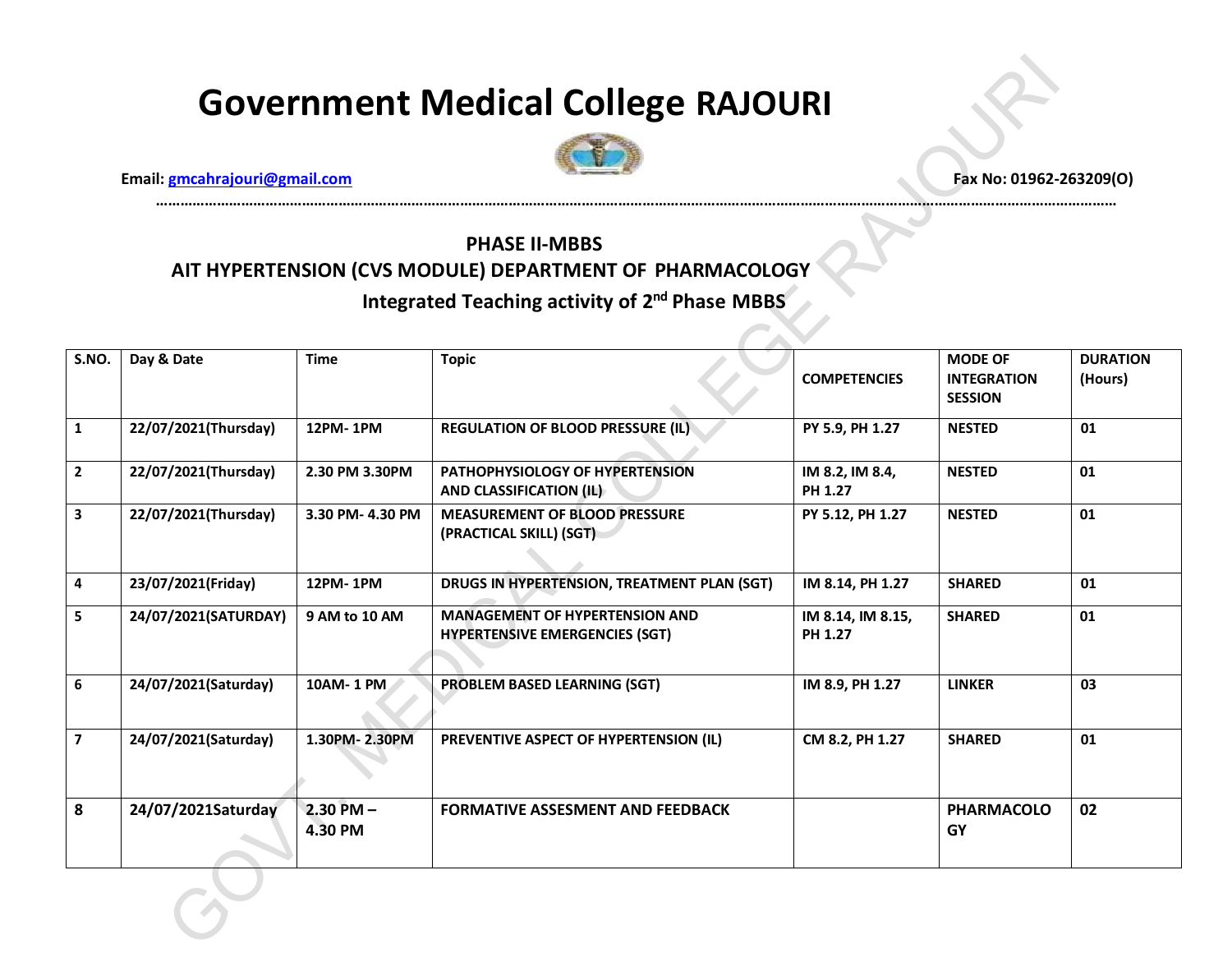**…………………………………………………………………………………………………………………………………………………………………………………………………………………**



 **Email: gmcahrajouri@gmail.com Fax No: 01962-263209(O)** 

#### **PHASE II-MBBS**

#### **AIT ISCHEMIC HEART DISEASE (CVS MODULE) DEPARTMENT OF PHARMACOLOGY**

| S.NO                    | Day & date            | <b>Time</b>         | <b>COMPETENCIES</b><br><b>Topic</b>                                                                     |                                      | <b>MODE OF</b><br><b>INTEGRATION</b><br><b>SESSION</b> | <b>DURATION (Hours)</b> |
|-------------------------|-----------------------|---------------------|---------------------------------------------------------------------------------------------------------|--------------------------------------|--------------------------------------------------------|-------------------------|
| 1                       | 02/09/2021(Thursday)  | 3.30PM- 4.30PM      | PHYSIOLOGY OF CORONARY<br><b>CIRCULATION (IL)</b>                                                       | PY 5.5, PY 5.10, PH<br>1.28          | <b>NESTED</b>                                          | 01                      |
| $\overline{2}$          | 03/09/2021(Friday)    | 12PM-1PM            | PATHOPHYSIOLOGY OF IHD, RISK<br><b>FACTORS ASSOCIATED WITH IT(IL)</b>                                   | PA 27.5, IM 2.1, PH<br>1.28          | <b>SHARED</b>                                          | 01                      |
| 3                       | 04/09/2021(Saturday)  | 10.00AM-11.00AM     | <b>MANAGEMENT OF ANGINA (CASE</b><br><b>BASED LEARNING) (SGD)</b>                                       | IM 2.20, PY 5.6, PH<br>1.28          | <b>LINKER</b>                                          | 01                      |
| 4                       | 04/09/2021 (Saturday) | 11:00 AM - 12:00 PM | <b>MANAGEMENT OF ANGINA (CASE</b><br><b>BASED LEARNING) (SGD)</b>                                       | IM 2.16, IM 2.17,<br>IM 2.24, PH 1.2 | <b>LINKER</b>                                          | 01                      |
| 5                       | 04/09/2021(Saturday)  | 12.00PM -1.00PM     | <b>PROBLEM BASED LEARNING</b><br>(ANGINA) (SGT)                                                         | IM 2.15, IM 2.23,<br><b>PH 1.28</b>  | <b>LINKER</b>                                          | 01                      |
| 6                       | 04/09/2021(Saturday)  | 1.30PM-2.30PM       | PREVENTIVE ASPECT OF IHD,<br><b>COUNSELLING OF PATIENTS</b><br><b>REGARDING ATHEROSCLEROSIS</b><br>(IL) | CM 8.2, IM 2.24, PH<br>1.28          | <b>SHARED</b>                                          | 01                      |
| $\overline{\mathbf{z}}$ | 04/09/2021(Saturday)  | 2.30PM-4.30PM       | <b>FORMATIVE ASSESMENT AND</b><br><b>FEEDBACK</b>                                                       |                                      | <b>PHARMACOLOGY</b>                                    | 02                      |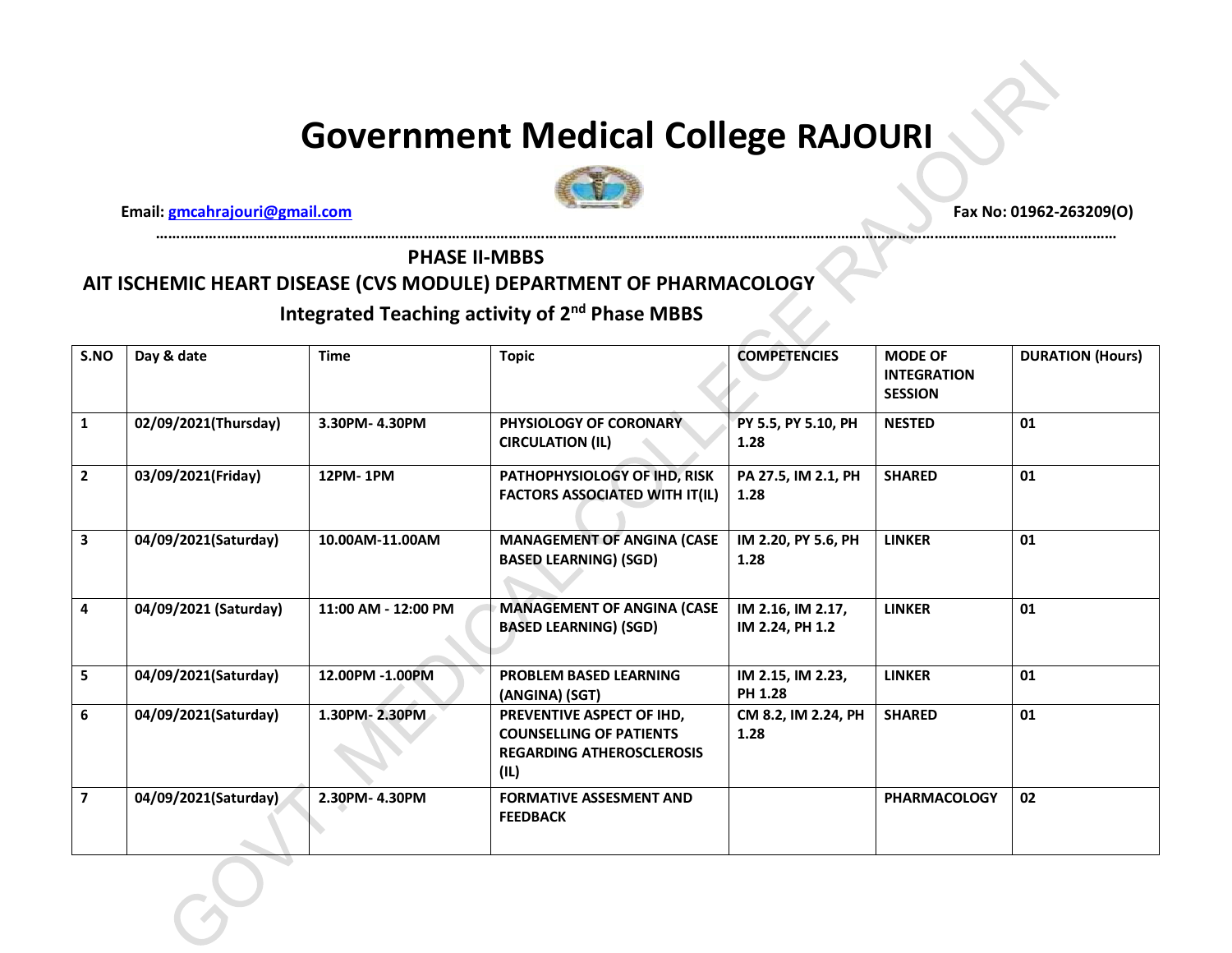**Email: gmcahrajouri@gmail.com Fax No: 01962-263209(O)** 



#### **PHASE II-MBBS**

**…………………………………………………………………………………………………………………………………………………………………………………………………………………**

#### **AETCOM: 34 Hours as per Book: As per GMR- 48 Hours**

| Module | <b>Topic</b>                                                         | <b>Hours</b>   | Session                                          | Date                     |
|--------|----------------------------------------------------------------------|----------------|--------------------------------------------------|--------------------------|
| 2.1    | The foundations of communications-2                                  | $\mathbf{1}$   | Small group session Focused small group session  | 06.03.2021               |
|        | The foundations of communications-2                                  | $\mathbf{1}$   |                                                  | 20.03.2021               |
|        | The foundations of communications-2                                  | 1              |                                                  | 03.04.2021               |
|        |                                                                      |                |                                                  |                          |
|        | The foundations of communications-2                                  | $\mathbf{1}$   | <b>Skilled Lab session Discussion</b>            | 13.03.2021               |
|        | The foundations of communications-2                                  | $\mathbf{1}$   |                                                  | 27.03.2021               |
| 2.2    | The foundations of bioethics                                         | $\mathbf{1}$   | Large group session                              | 10.04.2021               |
|        | The foundations of bioethics                                         | 1              |                                                  | 17.04.2021               |
|        |                                                                      |                |                                                  |                          |
| 2.3    | Health care as a right                                               | 1              | Participatory student seminar                    | 29.05.2021               |
|        | Health care as a right                                               | $\mathbf{1}$   |                                                  | 29.05.2021               |
|        |                                                                      |                |                                                  |                          |
| 2.4    | Working in a health care team                                        | $\mathbf{1}$   | Tag along session in hospital - 2 x 2            | 24.04.2021               |
|        | Working in a health care team                                        | $\mathbf{1}$   |                                                  | 01.05.2021               |
|        | Working in a health care team                                        | 1              |                                                  | 08.05.2021               |
|        | Working in a health care team                                        | $\mathbf{1}$   |                                                  | 15.05.2021               |
|        | Working in a health care team                                        |                |                                                  |                          |
|        | Working in a health care team                                        | $1+1$          | Small group discussion                           | 08.05.2021               |
|        |                                                                      |                |                                                  | 22.05.2021               |
| 2.5    | Bioethics continued - case studies on patient                        | $\mathbf{1}$   | Introduction & group formation Case introduction | 12.06.2021               |
|        | autonomy and decision making                                         | $\overline{2}$ |                                                  | 12.06.2021               |
|        |                                                                      | $\mathbf{1}$   | <b>SDL</b>                                       | 19.06.2021               |
|        |                                                                      | 1              | Anchoring lecture Case resolution                | 19.06.2021               |
|        |                                                                      | $\mathbf{1}$   |                                                  | 26.06.2021               |
| 2.6    | <b>Bioethics continued: Case studies on</b>                          | $1 + 1 + 1$    | <b>Introduction of case SDL</b>                  | 03.07.2021               |
|        | autonomy and decision making                                         |                |                                                  | 03.07.2021               |
|        |                                                                      |                |                                                  | 10.07.2021               |
|        |                                                                      | $1 + 1$        | <b>Anchoring lecture</b>                         | 10.07.2021               |
|        |                                                                      |                | <b>Discussion &amp; closure</b>                  | 17.07.2021               |
| 2.7    | Bioethics continued: - Case studies on<br>autonomy & decision making | $2 + 1$        | Introduction of case SDL                         | 15.05.2021<br>26.06.2021 |
|        |                                                                      | $1+1$          | <b>Anchoring lecture</b>                         | 17.07.2021               |
|        |                                                                      |                | <b>Discussion &amp; closure</b>                  | 17.08.2021               |
| 2.8    | What does it mean to be family member of a sick                      | 3              |                                                  | 30.10.2021               |
|        | patient?                                                             |                | Hospital visit & Interview                       |                          |
|        |                                                                      |                | Large group discussion with patient relatives    |                          |
|        |                                                                      | 3              | <b>SDL Discussion and closure</b>                | 06.112021                |
|        |                                                                      |                |                                                  |                          |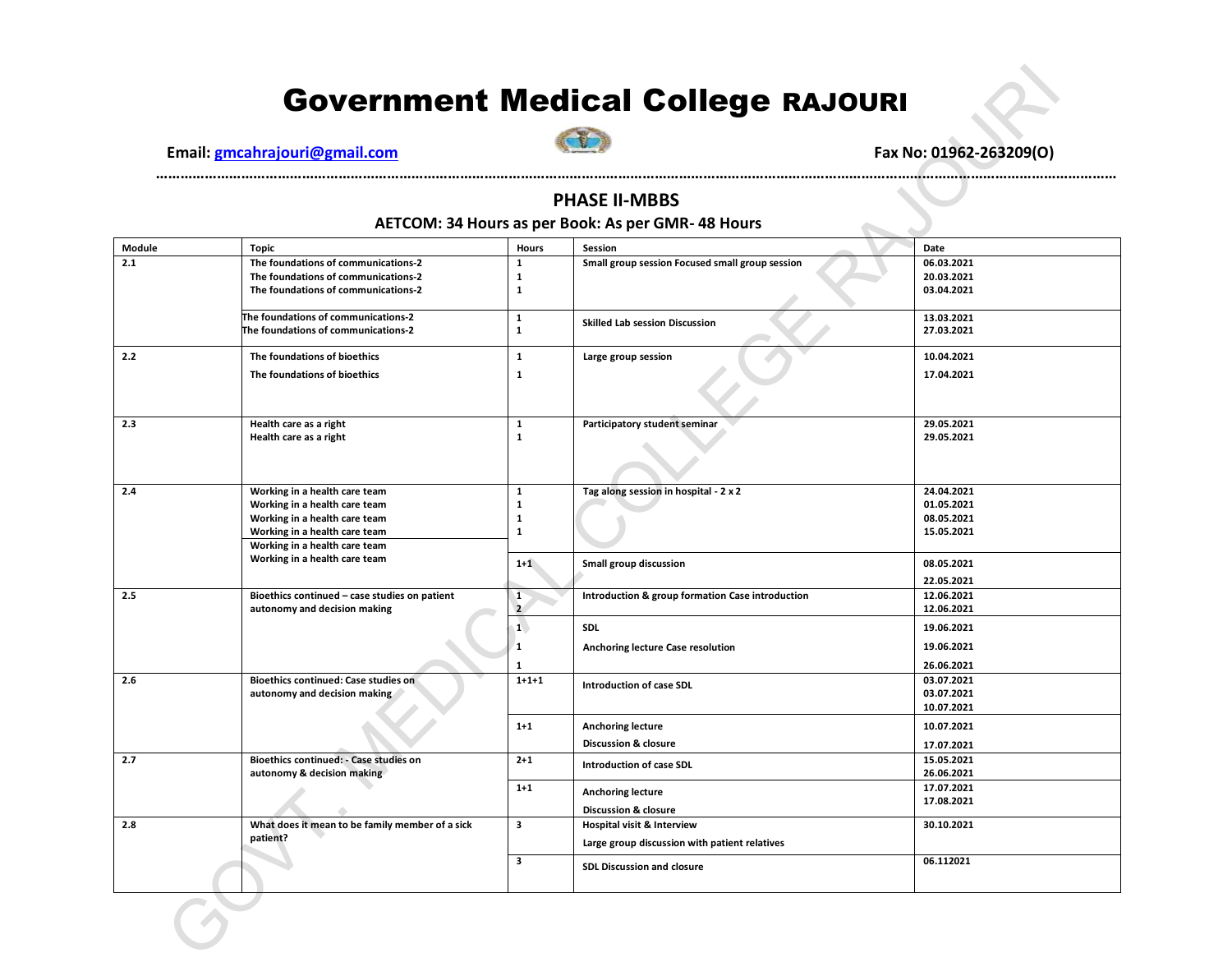## **GOVERNMENT MEDICAL COLLEGE, RAJOURI. PHASE II-MBBS**

#### **MODULE ON MANAGEMENT OF PANDEMICS**

 $\overline{\phantom{a}}$ 

| <b>Module</b> | <b>Broad Areas</b>                                                                                                  | No. of<br><b>Hours</b> | <b>Sessions</b>                                                                           | <b>Date</b>              | <b>Department</b>                                          |
|---------------|---------------------------------------------------------------------------------------------------------------------|------------------------|-------------------------------------------------------------------------------------------|--------------------------|------------------------------------------------------------|
| 2.1           | <b>Infection Control: - Part II</b><br>Air borne precautions, contact<br>precautions Infection control<br>committee | $02 + 02$              | Interactive discussion<br><b>Small Group discussion</b><br><b>Visit to Isolation ward</b> | 06.03.2021<br>13/03/2021 | Microbiology                                               |
| 2.2           | <b>Emerging and re-emerging</b><br>infections, early identification                                                 | $02 + 01$              | Interactive theory session<br><b>SDL</b>                                                  | 20.03.2021<br>23.03.2021 | Community<br><b>Medicine</b>                               |
|               | and control of new infections                                                                                       | $02 + 01$              | <b>Discussion Case studies and closure</b>                                                | 27.03.2021<br>03.04.2021 |                                                            |
| 2.3           | Sample collection, microbial<br>diagnosis, serologic tests and<br>their performance parameters                      | $02 + 02$              | <b>Interactive Theory session</b><br>Skill Lab.<br><b>Visit to laboratory</b>             | 10.04.2021<br>24.04.2021 | Microbiology                                               |
|               |                                                                                                                     | $01 + 01$              | <b>Small Group activity Discussion</b>                                                    | 07.04.2021<br>01.05.2021 |                                                            |
| 2.4           | <b>Vaccination strategies including</b><br>vaccine development &<br>implementation                                  | 04                     | <b>Interactive theory sessions</b><br><b>Visit to PHC</b>                                 | 21.08.2021               | <b>Community</b><br><b>Medicine</b><br><b>Biochemistry</b> |
|               |                                                                                                                     | $\overline{2}$         | <b>Small Group Discussion</b>                                                             | 28.08.2021               |                                                            |
| 2.5           | <b>Therapeutic strategies including</b><br>new drug development                                                     | 3                      | Interactive theory session discussion                                                     | 18.09.2021               | Pharmacology<br><b>General Medicine</b>                    |
|               |                                                                                                                     | $\mathbf{3}$           | <b>Visit to Pharmacy</b><br><b>Discussion's closure</b>                                   | 25.09.2021               |                                                            |